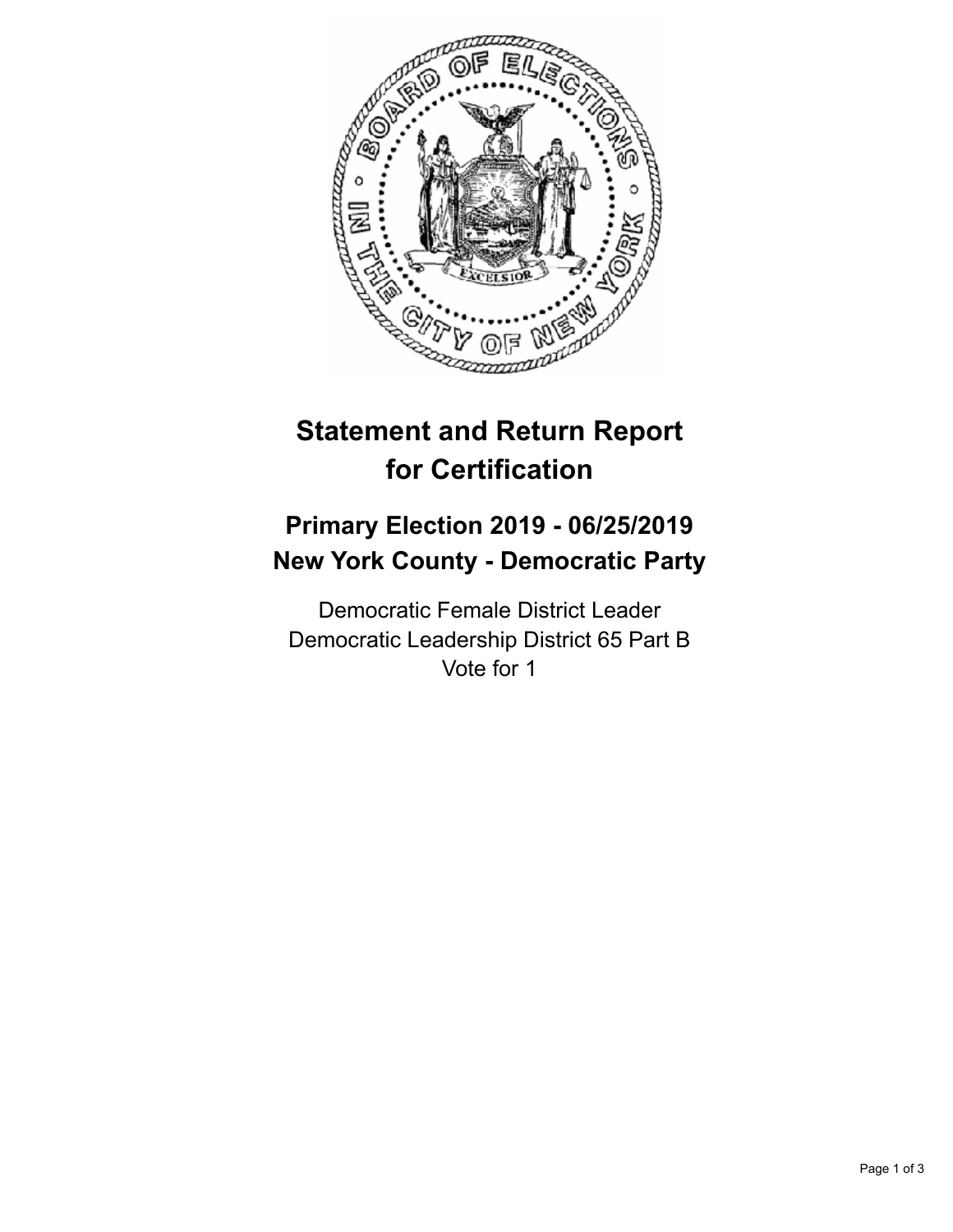

## **Assembly District 65**

| PUBLIC COUNTER                                           | 878            |
|----------------------------------------------------------|----------------|
| MANUALLY COUNTED EMERGENCY                               | 0              |
| ABSENTEE / MILITARY                                      | 32             |
| <b>AFFIDAVIT</b>                                         | 6              |
| <b>Total Ballots</b>                                     | 916            |
| Less - Inapplicable Federal/Special Presidential Ballots | 0              |
| <b>Total Applicable Ballots</b>                          | 916            |
| DAISY PAEZ                                               | 491            |
| DIANA ALDAHONDO                                          | 382            |
| AURA CLAVARRIA (WRITE-IN)                                | 1              |
| CLAUDIO DE DIGUZ (WRITE-IN)                              | 1              |
| EILEEN BUDD (WRITE-IN)                                   | 1              |
| JASMINE SANCHEZ (WRITE-IN)                               | $\overline{2}$ |
| QIUHUI CHEN (WRITE-IN)                                   | 1              |
| RITA H. ZHONG (WRITE-IN)                                 | 1              |
| UNATTRIBUTABLE WRITE-IN (WRITE-IN)                       | 4              |
| <b>Total Votes</b>                                       | 884            |
| Unrecorded                                               | 32             |